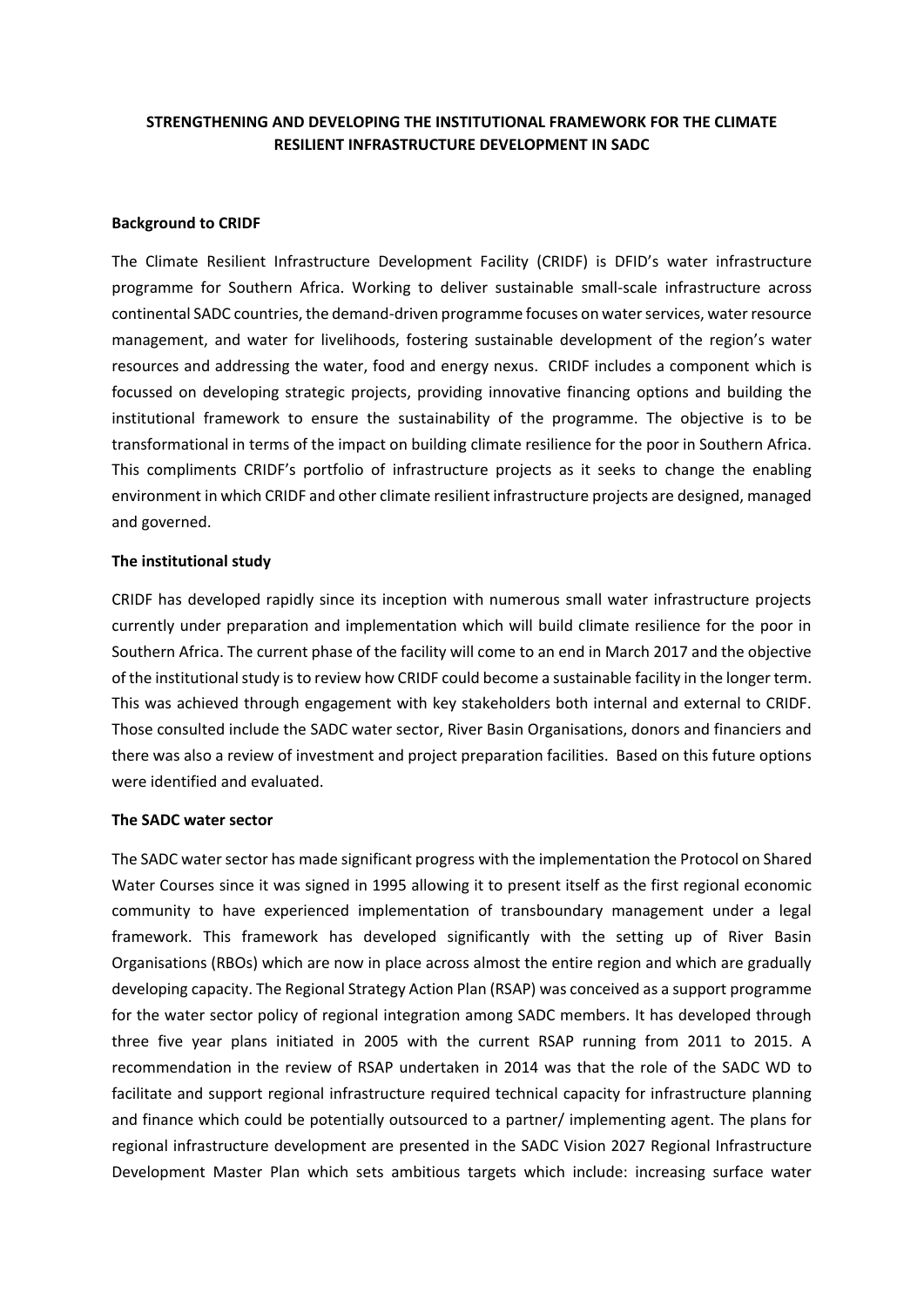storage; developing irrigated agriculture; developing hydropower installed capacity; increasing the provision of safe water; similarly increasing sanitation provision; and increasing abstractions. Overall the plans for future infrastructure development are very large and the importance of the development of transboundary water resources is confirmed. There is indeed plenty of scope for CRIDF to further support SADC achieve its goals in this key sub-sector.

### **River Basin Organisations**

Since the year 2000 there has been remarkable progress with the establishment of RBOs and SADC is now more advanced than most other regions in the world. Some of the RBO organisations are young in nature and the institutional RBOs are not complex in structure. In some instances several basins form a single organisation (for example, the Buzi, Pungwe and Save). The RBOs are supported by the SADC Water Division when required especially where the secretariats are not permanent. In general the RBO's do not have a mandate for infrastructure development which rests instead with the member state organisations, but, there are clear signs that as RBO capacity develops they will play a much greater role in the development of transboundary water infrastructure. While studies have been done on the majority of the basins within SADC, there are only a few comprehensive strategic/ basin management plans in existence for its shared watercourses. Some of the member states have bi and tri lateral agreements in place with a transboundary approach a priority.

#### **Donors and financiers**

A number of bi-lateral donors are operational in the SADC region and contacts were made with DANIDA (Denmark), SIDA Sweden), DGIS (Netherlands), SDC (Switzerland) and NORAD (Norway). The representatives contacted were cautiously supportive on the principle of a possible project preparation and finance blending facility since several of them are exploring ways of increasing private sector investment. Most identified other facilities currently active in the region and all were willing to engage in further discussions when more details are available. The largest donor is the EU which contributes funds to several project preparation facilities in the region (IIPSA and PPDF for example) but also finances the EU Africa Infrastructure Trust Fund (AITF). The most active development banks are the AfDB, EIB, KfW and DBSA. AfDB supports the African Water Facility, with which CRIDF is already collaborating, and the NEPAD IPPF, while EIB has run the EU AITF on behalf of the EU. KfW has provided funds to the SADC PPDF and the SADC Regional Water and Sanitation programme while DBSA provides a project preparation management team for the SADC PPDF and IIPSA.

#### **Investment Facilities**

There are a large number of project preparation facilities in Africa but only a very small number that cover Southern Africa and include the water sector. The largest has been the EU AITF, which was the EU's first blending facility, but this to date has had very limited involvement in the SADC water sector. It is due to be replaced this year by the EU Africa Investment Fund under which the EU is planning large grant disbursements working with the fund's associated banks to undertake project preparation and leverage project financing. The most active is the African Water Facility which supports some 32 projects in the mainland SADC region with grants that vary from €50,000 to €500,000 and CRIDF has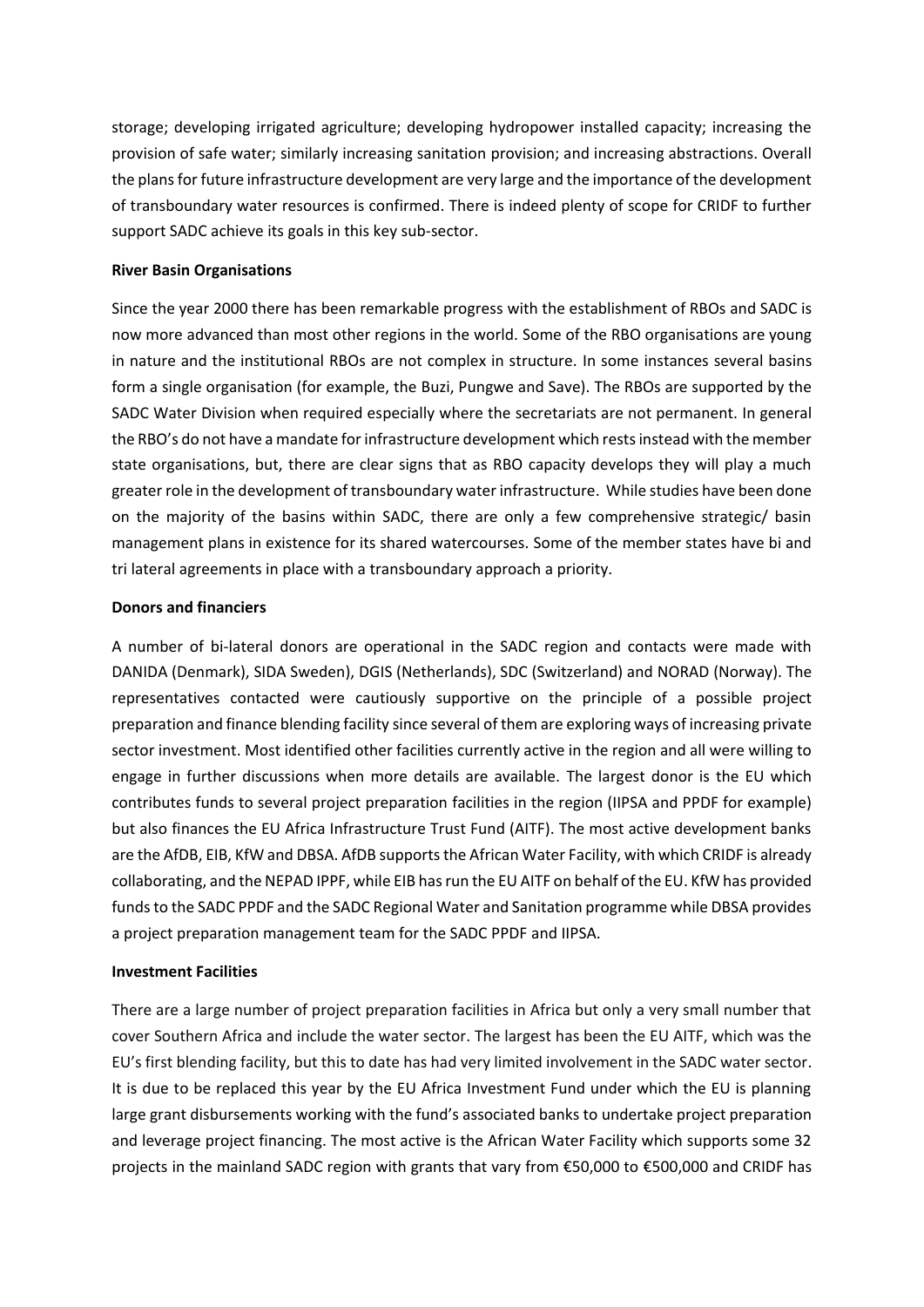provided some support to AWF projects. The most recently established facility is the SADC PPDF which was launched in 2008 but only became operational in 2015 when two projects have been approved but neither of which are in the water sector. This facility has put in place governance arrangements within the SADC institutional set up for the approval of grants and the process is managed by the DBSA. A particularly relevant initiative is the Cooperation on International Waters in Africa (CIWA) which is currently supporting both long term engagements in key transboundary basins, and short term catalytic activities across the African continent through a programme of \$71 million. Overall it is concluded that there is relatively little formalised project preparation activity within the CRIDF target niche in the SADC region but that there is potentially scope for further collaboration with facilities such as the EU AfIF, AWF, the SADC PPDF and CIWA.

## **Emerging principles**

A number of principles have emerged from the study findings.

**A transboundary niche?** The review confirmed the importance of continuing to support the management of transboundary water resources and also the importance of paying more attention to climate change. It is concluded that transboundary water resources should continue to be a key niche in the portfolio of possible water sector projects but that the possibility of widening this window should not be excluded.

**Hydro-supportive vs hydro-centric?** Whilst water is the essential 'entry point' for the discussion on rational uses of resources, cost and benefit sharing between countries and on joint planning other key planning and delivery sectors have to be engaged, alongside the water sector, for meaningful decisions on investments in infrastructure. How to move to this hydro-supportive approach without losing the essential focus on the management of the (water) resource is a key emerging issue.

**Scale matters?** It is important to address small scale infrastructure but it is also considered necessary to deal with larger projects in order to increase the impact of what will be achieved and also generate greater value for money from the project preparation funds.

**Pipeline development?** The present CRIDF pipeline has relied upon SADC sanctioned project lists such as the RIDMP. This should continue but the stakeholder analysis has also highlighted the possibility that pipelines could be organised by river basin under the tutelage of the River Basin Organisations which could then be added to the SADC approved project lists. In addition infrastructure project list sanctioned by other sub-regional bodies should be continued.

**Greatest value in the project cycle?** A common complaint from financiers is that it is hard to find bankable projects. The critical stages of the project cycle in which project preparation assistance is needed are the early stages involving project identification, pre-feasibility and feasibility study.

**Flexible and responsive?** CRIDF supports SADC in the implementation of its strategy for the water sector and benefits from a Memorandum of Understanding. The existing pipeline has been developed around projects submitted to SADC in the past, and this system could be continued in the future as there remains a long list of potential projects. Such a system allows flexibility and responsiveness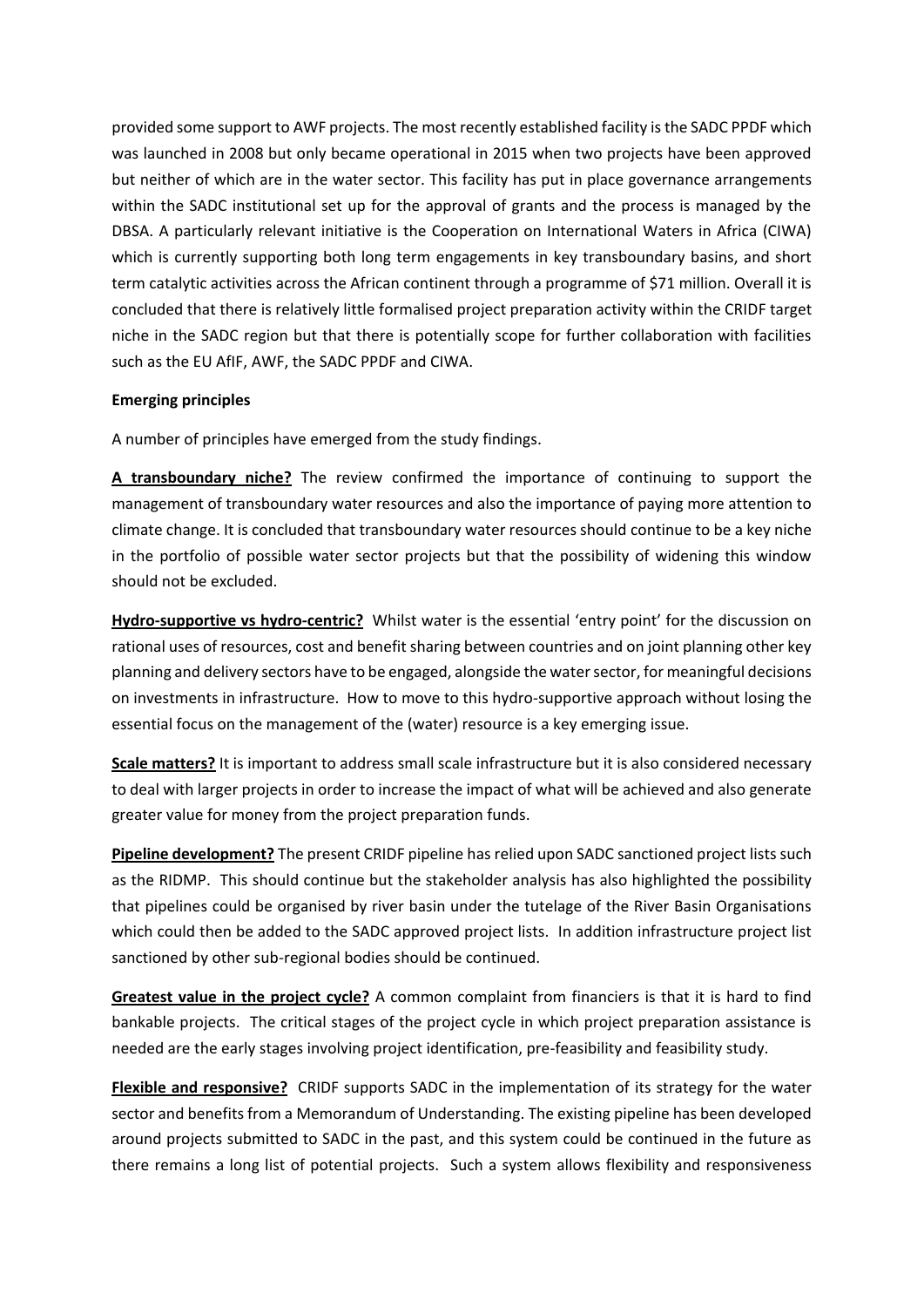allow for rapid progress and deployment of resources. Whilst a more formal system could be consider it should not curtail this critical aspect.

**Risk and reward: private sector drivers?** In the private sector, decisions on investment are made at board level, and are (in the most) driven by risk and return considerations. Early engagement with the private sector will yield positive outcomes.

**Stakeholder partnership?** Beneficiary ownership is very important and this has also been seen to be an important factor in other project preparation facilities and for that matter infrastructure projects.

**Duplication of project preparation facilities?** Despite the fact that there are a substantial number of PPFs in Africa there are none that are currently operating in quite the same area as CRIDF. If CRIDF were to expand to include project preparation of medium to large projects that there would be potential overlaps which would have to be carefully managed.

**Guaranteeing quality?** A recent ICA review of PPFs in Africa identified the need for the PPF to operate with a high degree of independence and the importance of associating an IFI in project preparation from an early stage in order to ensure the preparation of bankable projects.

**Can the pooling of grant funding become a reality?** Initial contacts with donors have resulted in a cautious, but broadly positive, response on this matter but it is recognised that donors are locked into their existing programmes and budget cycles so change will take some time.

**Link financiers early in the project cycle?** The EU blending facilities have leveraged a substantial amount of financing for infrastructure projects worldwide by using EU grants to support financing operations from development banks such as the EIB. A key recommendation is that financiers should be closely associated with project preparation from the earliest stages of development.

# **Possible options**

**Extend the current model.** This would be a continuation of the existing model which operates under a MoU from SADC and implements projects which are on approved SADC lists. The model would be amended to take on board some of the emerging issues described above, for example, it could also be expanded to include medium to large projects. It is able to maintain a minimum of administration and to offer a rapid response to requests. Participation by other donors could be envisaged and active involvement of financiers in the development of bankable projects from the earliest stages of project preparation could be implemented.

**Formalised project preparation facility under SADC.** The facility would be formalised under the chairmanship of SADC. A secretariat would be established to utilise the CRIDF developed procedures for project screening. A grant application and approval process would need to be established. Once again amendments could be incorporate to address the emerging issues.

**Formalised project preparation facility under River Basin Organisations.** This is a variant of the previous option with the difference that the project pipelines would be developed via the River Basin Organisations. The project preparation facility would support the development of these basin